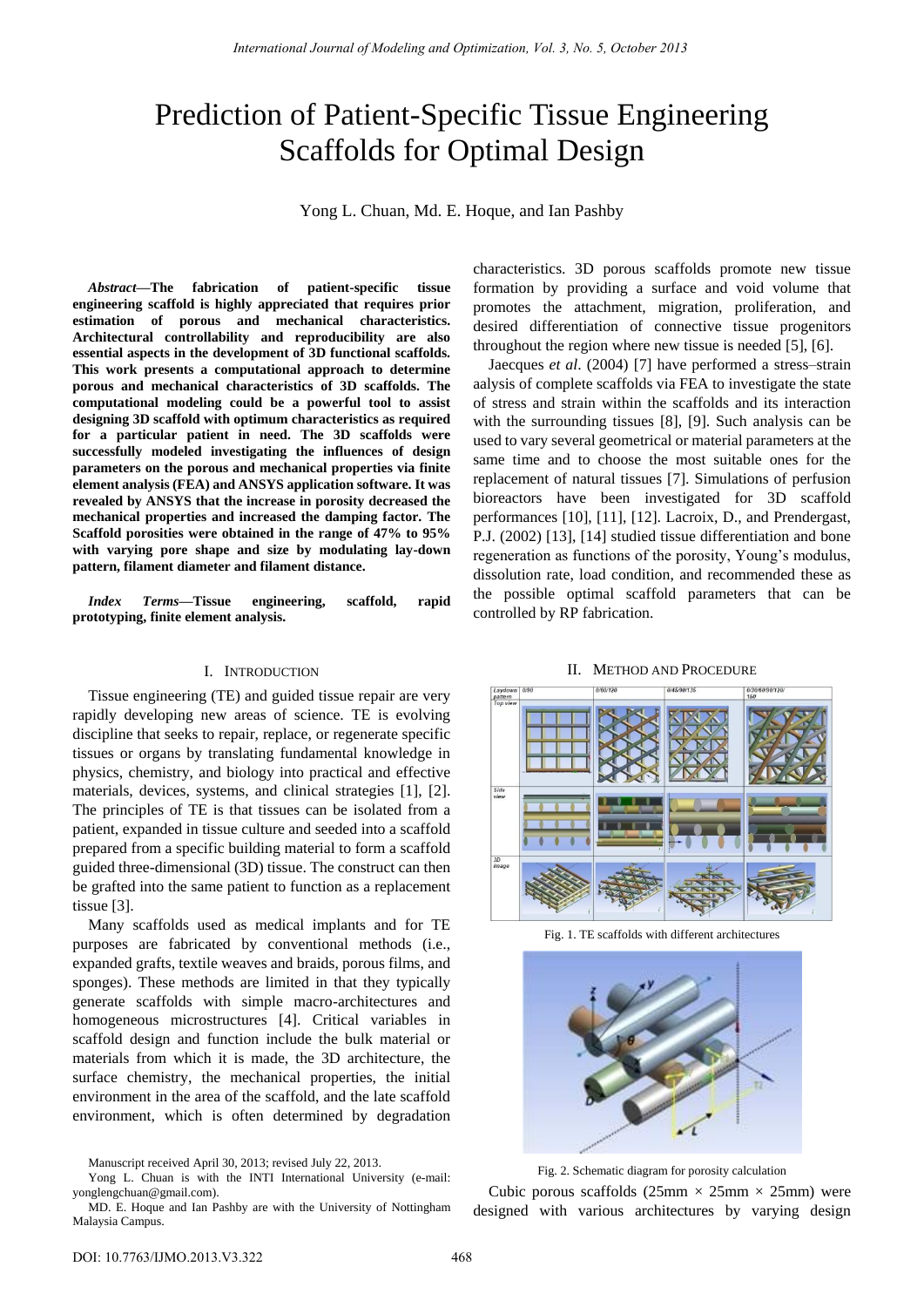parameters by ANSYS 12 software. Four different architectural designs were generated for mechanical simulation. Firstly, all possible parameters were listed down without any concern of mechanical properties and fabrication possibility. Various scaffold architectures can be imprinted by applying various lay-down patterns (0-90, 0/60/120, 0/45/90/135, and 0/30/60/90/120/150) as shown in Fig. 1 below using appropriate positioning of the robotic control system. The lay-down patterns of 0-90, 0/60/120, 0/45/90/135, and 0/30/60/90/120/150 are also called 2-angle, 3-angle, 4-angle and 6-angle patterns, respectively. Fig. 1 shows all possible design which evaluate in this part. Secondly, all designs porosity and tensile properties were mathematically evaluated by MATLAB software. Fig. 2 summarizes a flow chart of main characterization and scaffold design filter for the whole computerization analysis. The scaffolds with feasible parameters were analyzed for compression properties via FEA. The obtained mechanical properties for different parameters served as guideline for the optimization process on how the material properties and process parameters can be combined to obtain desired scaffold properties. The scaffolds' biomechanical properties can be justified through in hand experimental evaluation.

The porosity of different scaffolds was estimated using MATLAB R2007a (The Mathworks Inc.) software. The porosity was calculated as the percentage of void voxels relative to the total number of voxels within the scaffold model. The porosity (P) of the scaffolds was calculated by:

$$
P = 1 - (\pi D/16G)(1+1/\sin \alpha)
$$

where  $L$  is the centre to centre filament gap,  $\alpha$  is the filament orientation angle and D is the filament diameter (Fig. 2).

#### III. RESULT AND DISCUSSION

The porosity of various scaffolds was estimated by means of MATLAB software. Computational simulation was carried out for the various design variables filament gap (L), filament diameter (D) and lay-down angle. Then, for the optimal design of the porous architecture, the evaluation function of filament gap and filament diameter obtained by computational simulation. The porosity can be easily calculated from the design variable L and D for the designed architecture. The porosity (%) values were found to be in the range of 47-87% depending on the scaffold design/architecture. The porosity from top to bottom throughout the scaffold height was assumed to be the same as expected from precise fabrication method involving exact placement of the filaments during layer-by-layer deposition by controlled RP system. The porosity found to be directly controlled by the design parameters as the porosity was increased with the increase of filament gap and lay down angle. The porosity plays significant role in the regeneration of tissue through controlling scaffold permeability and mechanical property, and cell growth [15]. The higher the porosity, the more space is available in the scaffold for the formation of new tissue. The porosity should preferably as high as possible. However, the filament gap that induces the porosity should be corresponding to the filament diameter which means that the ratio of filament gap to filament diameter should be within a practical range. In reality, if the value of this ratio is above 3 the integrity of the fabrication process is hampered and stability of the scaffold structure is lost [16]. It is because of slacking of the filaments during polymer deposition, which ultimately interrupts the pore interconnectivity. It is in agreement that a highly interconnected channel network in the scaffold was essential for flow transport of nutrients and wastes in vivo [17], [18].

The increase of filament distance increased porosity and accordingly decreased the yield strength of the scaffold. In this study, a linear correlation was used to fit the data points, whereas the stiffness of an open porous material is usually represented as a function of the square of the porosity. Similar trends were obtained by [13], [14], [19], [20]. The mechanical properties curves for samples with the same material are very similar, allowing the comparisons of the mechanical response of different geometry (Fig. 3).



Fig. 3. Relationship between effective Young's modulus and scaffold porosity for a various scaffolds architectures. The effective Young's modulus was defined as the axial stress (reaction force divided by area) over the axial strain (0.5%)

## IV. CONCLUSION

Modelling, simulation and optimization of 3D scaffold done so far here in terms of porosity and mechanical characterizations were well defined. Computational models were developed for various 3D scaffold designs by varying design parameters namely, lay-down pattern, filament diameter and filament distance which control the porous characteristics and consequently, mechanical properties. The porous characteristics of designed 3D scaffolds were evaluated by MATLAB, while the finite element analysis (FEA) was performed with ANSYS to determine mechanical properties. Based on the mathematical and finite element analysis it could be concluded that the design parameters (filament diameter, filament distance/gap and lay-down angle) have direct influences on the scaffold porosity and mechanical properties. It was revealed by ANSYS that the increase of porosity decreased the mechanical properties and increased the damping factor. Compressive test results revealed that the scaffold's mechanical properties were directly controlled by the filament diameter and distance. An anisotropic behavior of the scaffold was also observed which indicated that the mechanical properties were strongly